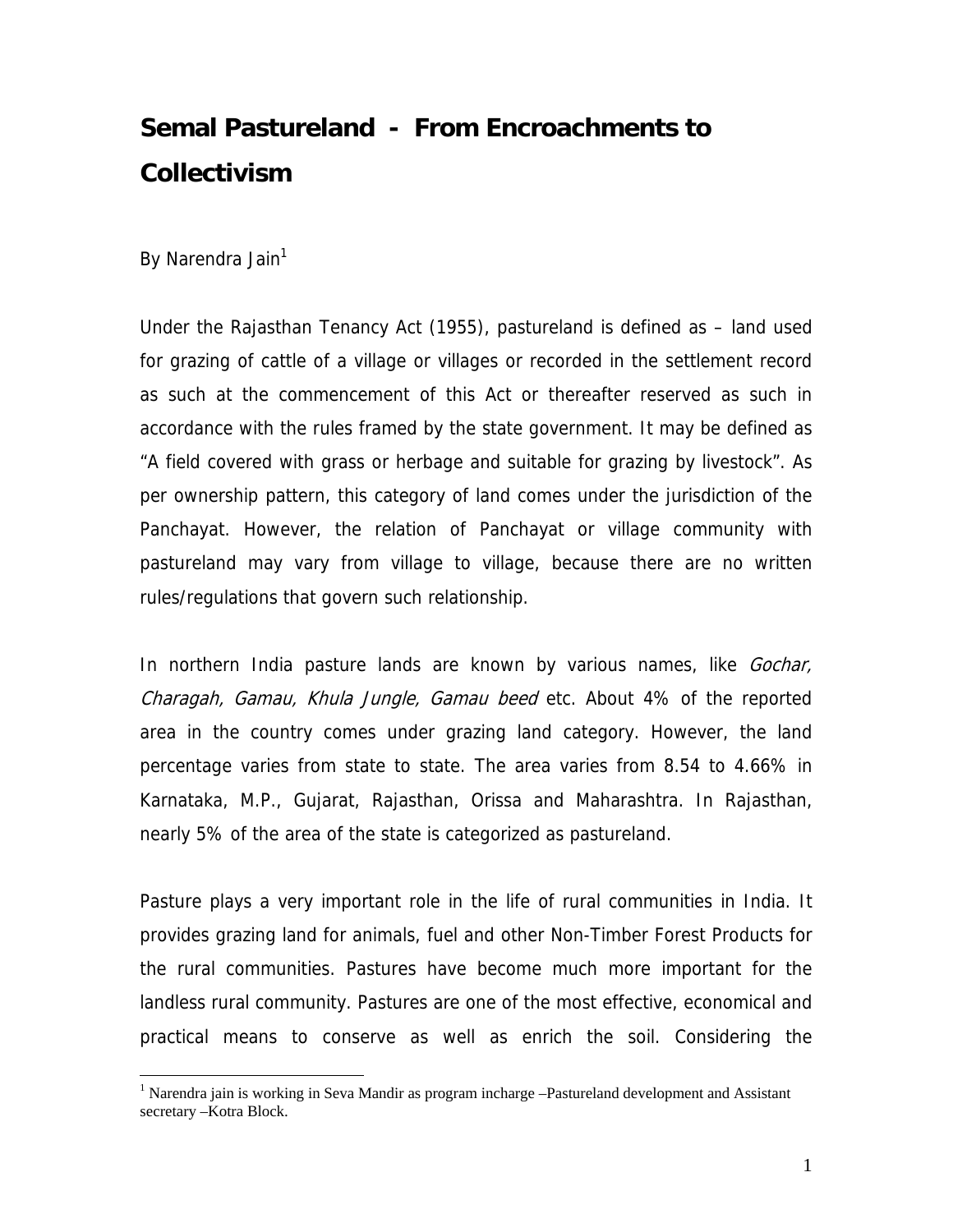dependence of rural communities on pastureland, it is necessary to protect and regenerate it. However, there are a number of interests that affect the pasture land and result in their decline and degradation. Pasturelands in many areas are partially or fully encroached upon by some dominant people and it is quite difficult to remove them. Depletion in vegetation or over- grazing results in the decline of productivity of pastureland. Loss of vegetation, in turn, leads to soil – water erosion problems. Many times the government allots pastureland for construction of school, hospital or houses for landless persons resulting in the loss of such areas.

The pasture land in Semal village was also encroached by some prominent people from the village itself and from its neighboring village for many years which resulted in degradation of the common land.

#### **About Semal Village**

Semal is a revenue village of Nathdwara *tehsil* in Rajsamand district. According to Seva Mandir's area of work it falls under Godech zone of Badgaon block. The village is situated 35 kilometers from Udaipur and 20 kilometers from Nathdwara. Semal village is divided into 12 hamlets where 450 families reside. The village has a mixed caste structure where Gameti, Rajput, Nai, Jain, Brahmins are living together since many years.

#### **Semal Pastureland**

The total area of the Semal pastureland is 48 **hectares** on which villagers undertook plantation and soil water conservation work in 2008 after removal of encroachments. This pastureland, on which the entire village has ownership rights, remained with 25 persons for 20-30 years since they had encroached upon it. 16 of these families belonged to Semal village and the remaining 9 families belonged to the neighboring village, **Valicha**. Most of the encroachments in the village were made by the 'Sim ki Bhagal' (Semal) families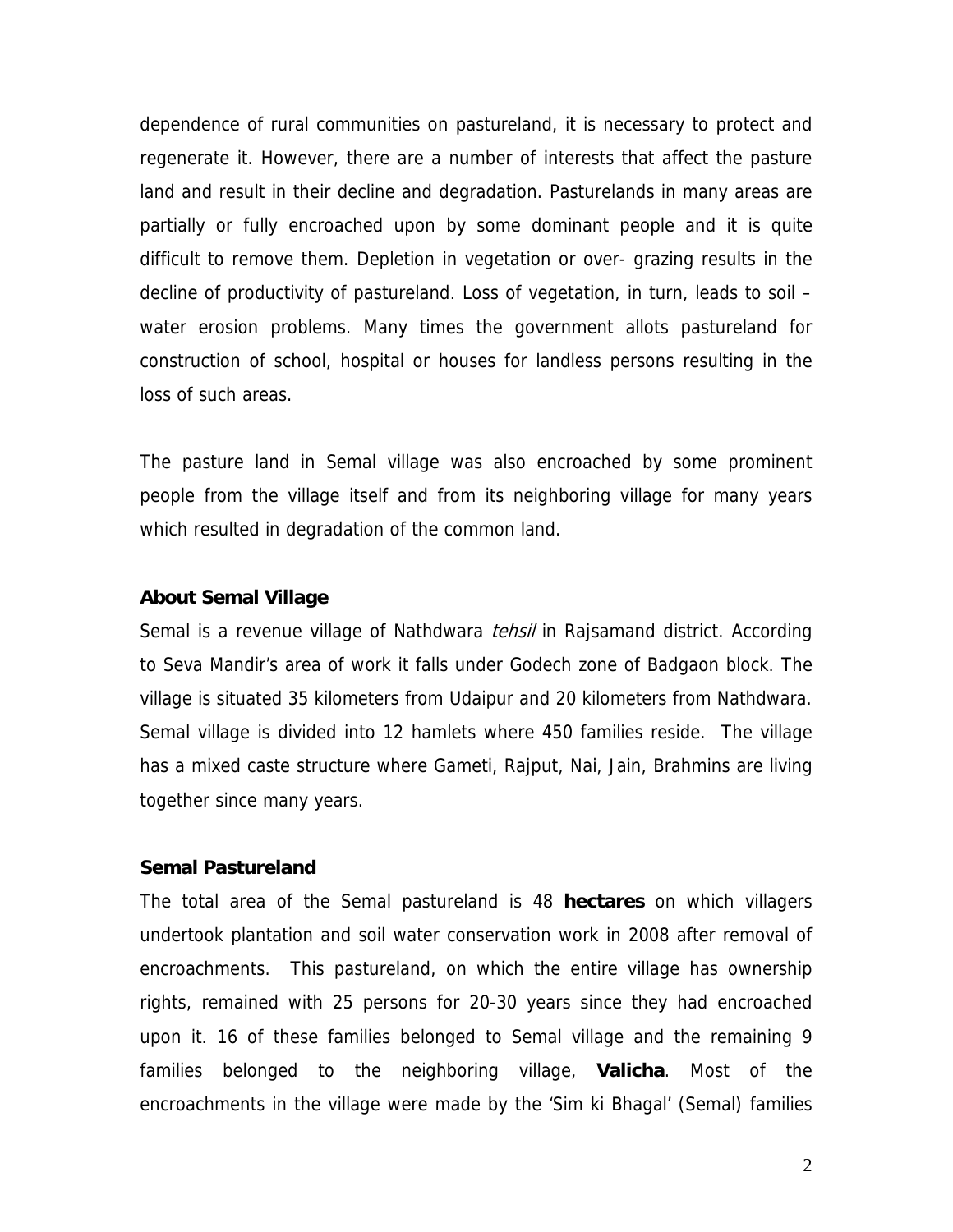and they were quite old too. In Semal village, Seva Mandir's previous intervention was through a minichak plantation (plantation on individual farmers' land grouped together) programme. Since thenn people have been regularly linked with village/ group meetings held in the village.

#### **Seva Mandir's Patureland Development Programme**

Most of the 162 pasturelands protected and regenerated by Seva Mandir so far are located in Badgaon block, and even within Badgaon, the maximum number of pasturelands have been developed in the **Ghodach** area. While developing these pasturelands, the villagers have been managing them quite systematically and efficiently over the last 15-20 years. They have been raising grass and other products in a very planned and systematic manner after having consultations among themselves. As a result, very good pasturelands have developed in many villages in the Ghodach area, like Barawan, Ghodach, Bandariyon ka Guda, Bhilon ki Talai, etc. In these pasturelands, besides the grass, trees have grown tall and bamboo plants have also grown well. In the process of regenerating these common lands people faced a lot of difficulties. Problems were created by certain people within the village or from nearby villages but the community spirit and common wisdom lead in taking farsighted decisions which have resulted in proper development and protection of these pasturelands.

### **The process of protecting the Semal Pastureland**

Semal village being a part of the Ghodach area, the people were witness to the development of bad pasturelands into good ones in nearby villages and raising of good grass and other agro-produce in those lands. These made a great impact on them and they decided to develop the pastureland within their village. However, as pointed out earlier, there were encroachments of nearly 25 families on the land earmarked as pastureland at Semal village and these encroachments were quite old too. So it was difficult to get these encroachments vacated. However, some of the villagers started to regularly raise the issue of removing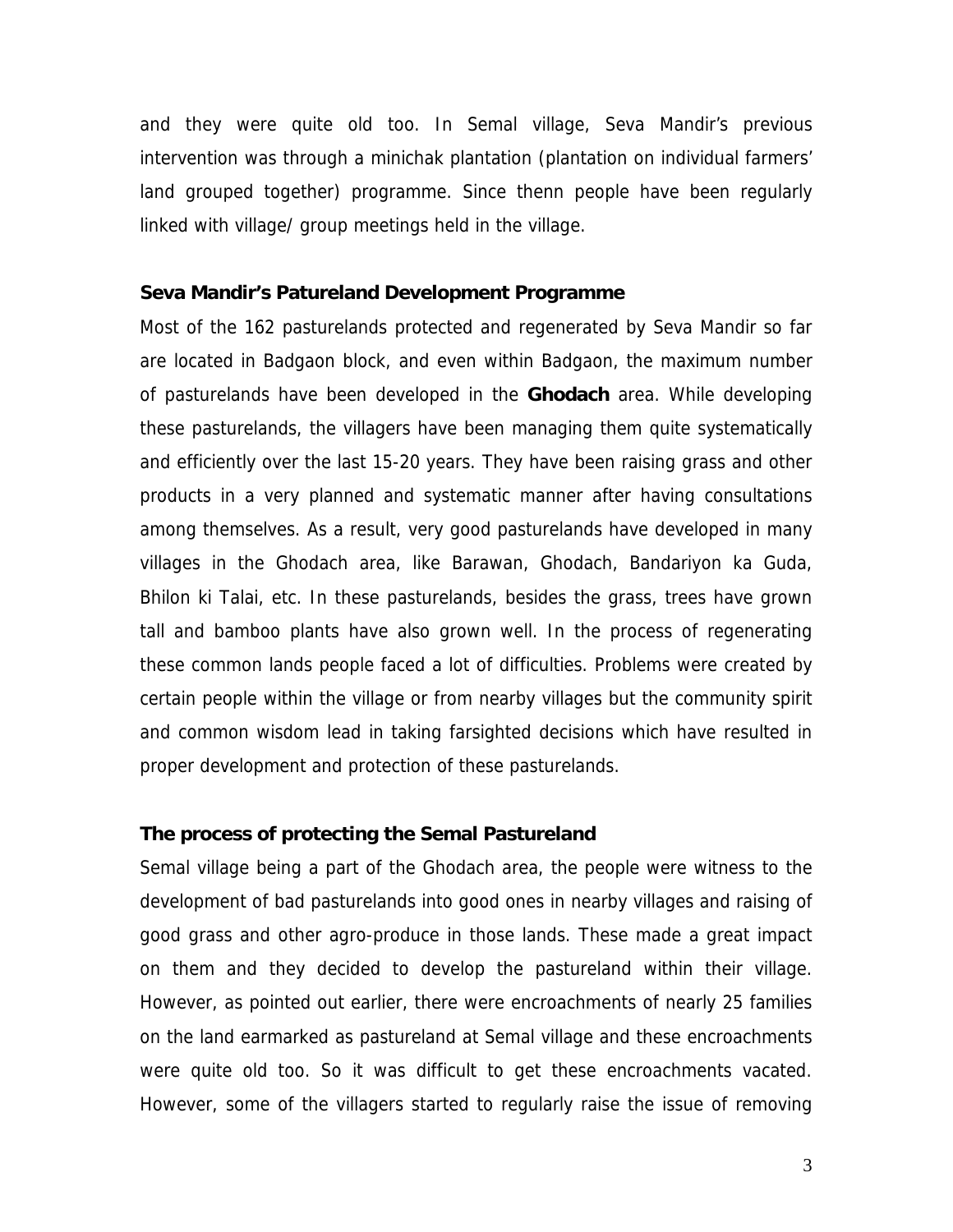these encroachments in the community meetings and also called such meetings frequently. Therefore, the atmosphere started changing. The people contacted the local (area level) workers of Seva Mandir in this matter. Shri Shivji, the Ghodach zone staff attended community meetings and discussed the issue of removal of encroachments. It was made clear that until all villagers united to get the land freed from the encroachers, it would not be possible for Seva Mandir to undertake the work of plantation and pastureland development.

Some of the villagers who included Shri Vijay Singh, Shri Mangu Singh, Shri Chunni Lal, Shri Lakshman Singh, Shri Ramesh Sen and others came forward and took lead in the campaign to remove encroachments from the pasture land of the village. Slowly and gradually, the issued gained momentum, unity and consistency and it continued to grow. However, in spite of discussions held in several community meetings, the encroachments could not be removed. Some of the encroachers avoided the meetings in spite of proper intimation and it became difficult to arrive at a workable decision. The people of the village contacted the Sarpanch, Ward Panches and the Patwari to help and guide them in getting the encroachments vacated. But all these efforts also yielded no results. Thereafter, the villagers, accompanied by the workers of Seva Mandir, started making individual contact with the encroachers, visiting their homes, and convincing them about the importance and genuineness of the cause. As per Shri Shivji, the following main points were the basis of discussions with encroacher families which helped convince them:-

1. The pastureland belongs to the entire village. It has been earmarked for cattle grazing. Its' ownership cannot vest in anybody's name despite having encroachment on it many years back.

2. All village people should be able to avail the advantage of the pastureland not merely the people who have encroached upon it.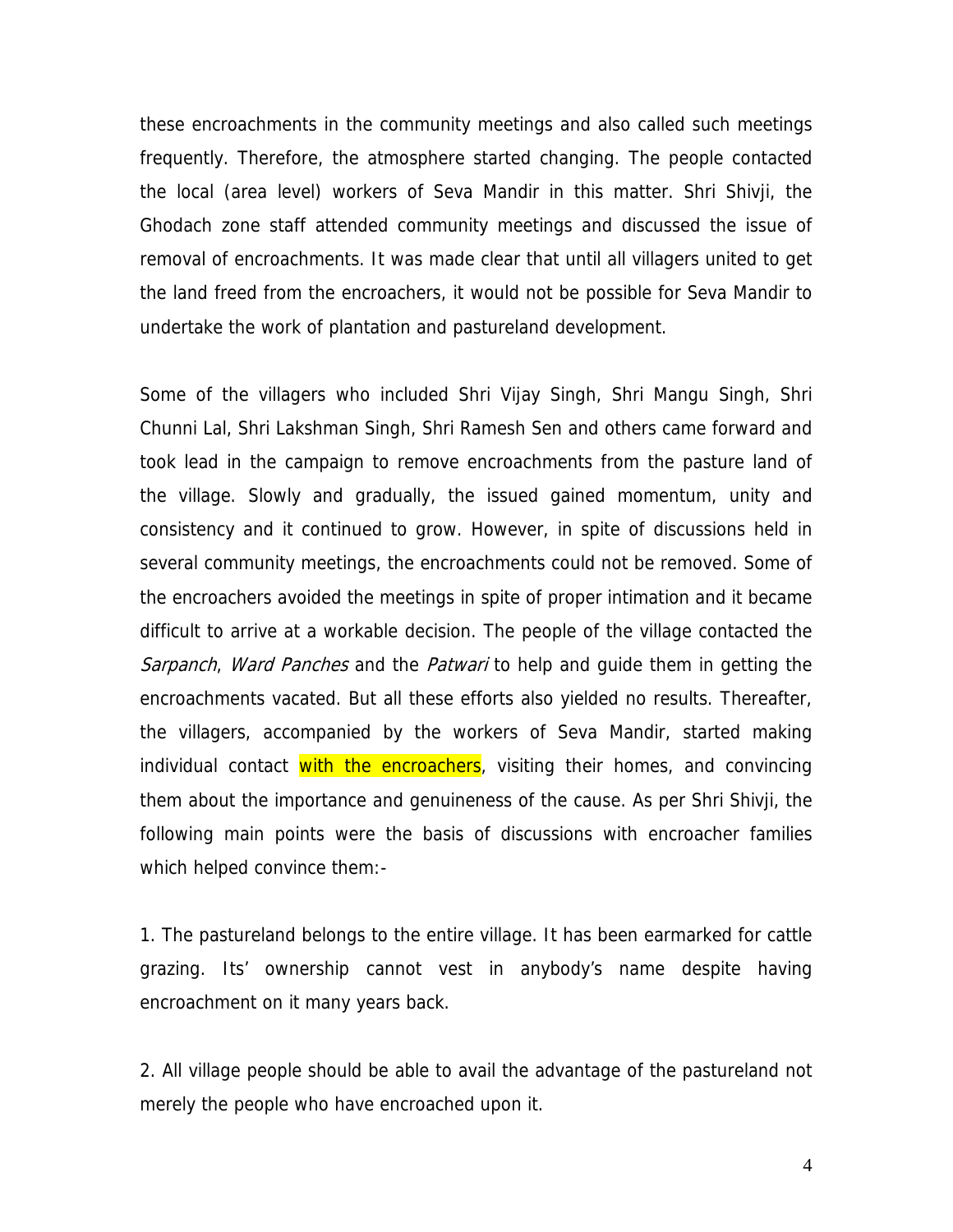3. If you do not vacate the land in the interest of the village voluntarily, it would be done forcibly by the *Panchayat*/government because the *Panchayat* has ownership rights on this land and not the encroachers.

4. Even after explaining to them, if the encroachers do not vacate the land, all the villagers will jointly initiate legal proceedings against them and they will be deprived or debarred from availing the benefits of pastureland in future.

Though slowly but certainly these things started having an impact on the thinking of encroachers and they started coming forward, one by one, to vacate the possession of the land encroached by them. This process took at least five to six months. After removal of encroachments, we talked with some of the encroachers to find out what were the considerations for giving up possession of the encroached land. Some of the points that emerged out of this dialogue were:-

- That they realized that the encroachment on pastureland can not be regularized. They will never be able to get the title of the land in their possession and there will always be a fear of ejection from that land.
- That at any time the government can eject them from the land by launching a drive against illegal possessions.
- That they considered the common interest of the village and development of pasture for the cattle. They felt that once the pastureland is developed, they will also be able to avail the benefits accrued from it. They further thought that the development of pastureland will strengthen other activities of village development.
- That the pressure from the village community was immense. They felt that they have to live in the village itself so it would be difficult to live peacefully if they quarrel with their fellow villagers and earn their displeasure and annoyance.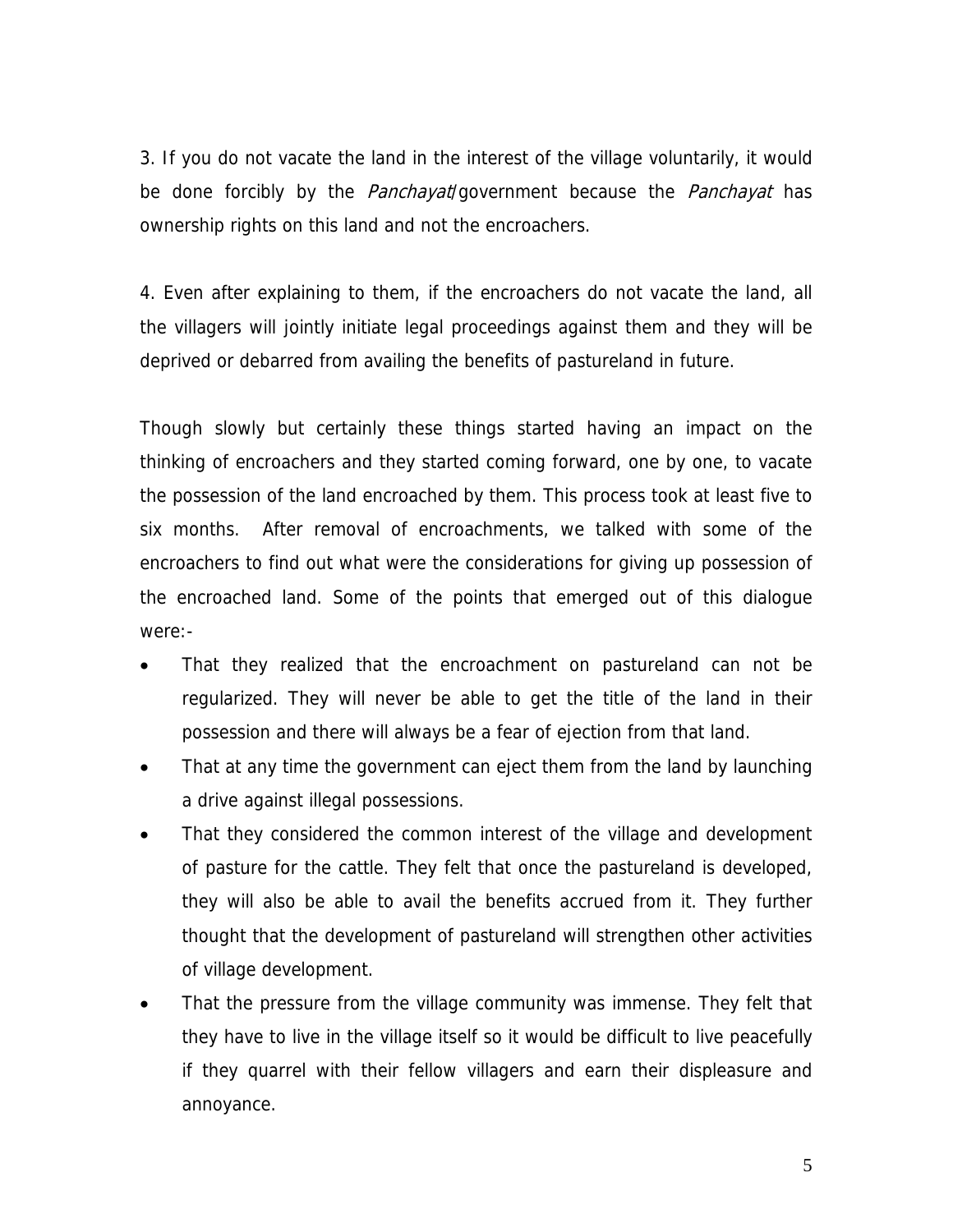After having freed the land from the illegal possession of the encroachers, all the villagers approached the *Sarpanch* and *Patwari* of the village and requested them to earmark the land with small stone pillars and issue a no objection certificate (NOC) from the *Panchayat*. After completing this formality, they approached Seva Mandir with a proposal to develop the land as pasture for the cattle of the village. On the basis of this proposal, in early 2008 Seva Mandir initiated several activities on the pasture land such as construction of loose stone boundary wall, soil-water conservation, direct seed sowing and plantation. The rainfall following the plantation was good ensuring satisfactory growth of the plants. For developing this pasture land, 20% share of its total cost is being deposited by the villagers in the *Gram Vikas Kosh* as their contribution.

## **Conclusion**

The constant and serious efforts made by the village community, Seva Mandir, village *Panchayat*, and the village *Patwari* ensured that the encroached land in the village could be transformed into the category of a developed pastureland for common usage. Keeping these efforts and the accomplishment in view, following conclusions can be drawn:-

1. It is very difficult to work on common land, especially, when it has been encroached. Even after developing such land, its' management and distribution of produce derived from it is a challenging task for the village community. Maintaining an appropriate level of management requires activeness and smartness on the part of the village community.

2. Initiative, co-operation and partnership of villagers are very essential for long term development of the pastureland.